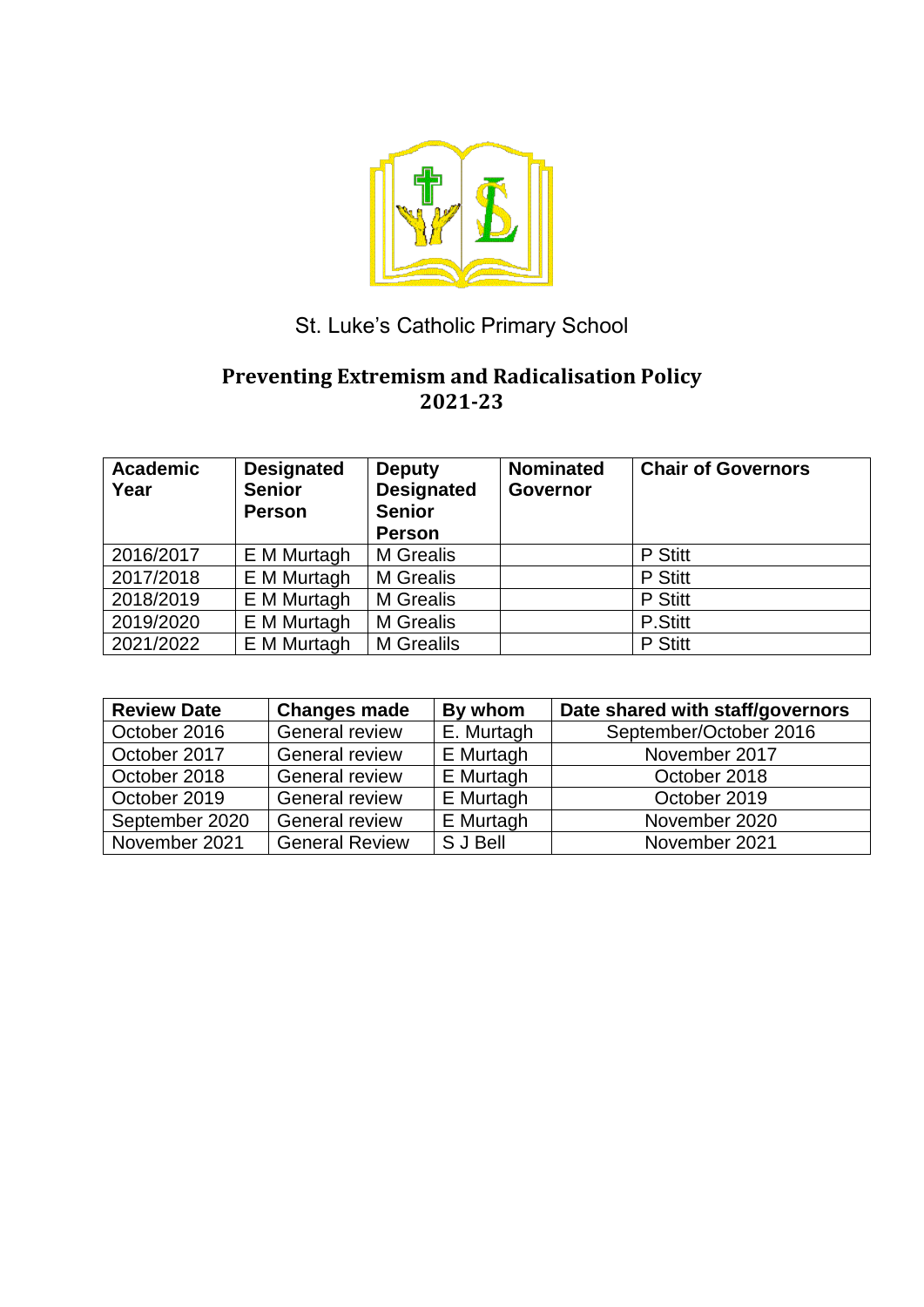### **St. Luke's Catholic Primary School**

# **Preventing Extremism and Radicalisation Policy**

'Treat each other as you would like to be treated yourself'



Mission Statement

As God's family we learn love and laugh. Together: love one another, forgive one another, work together, play together, worship together, be happy together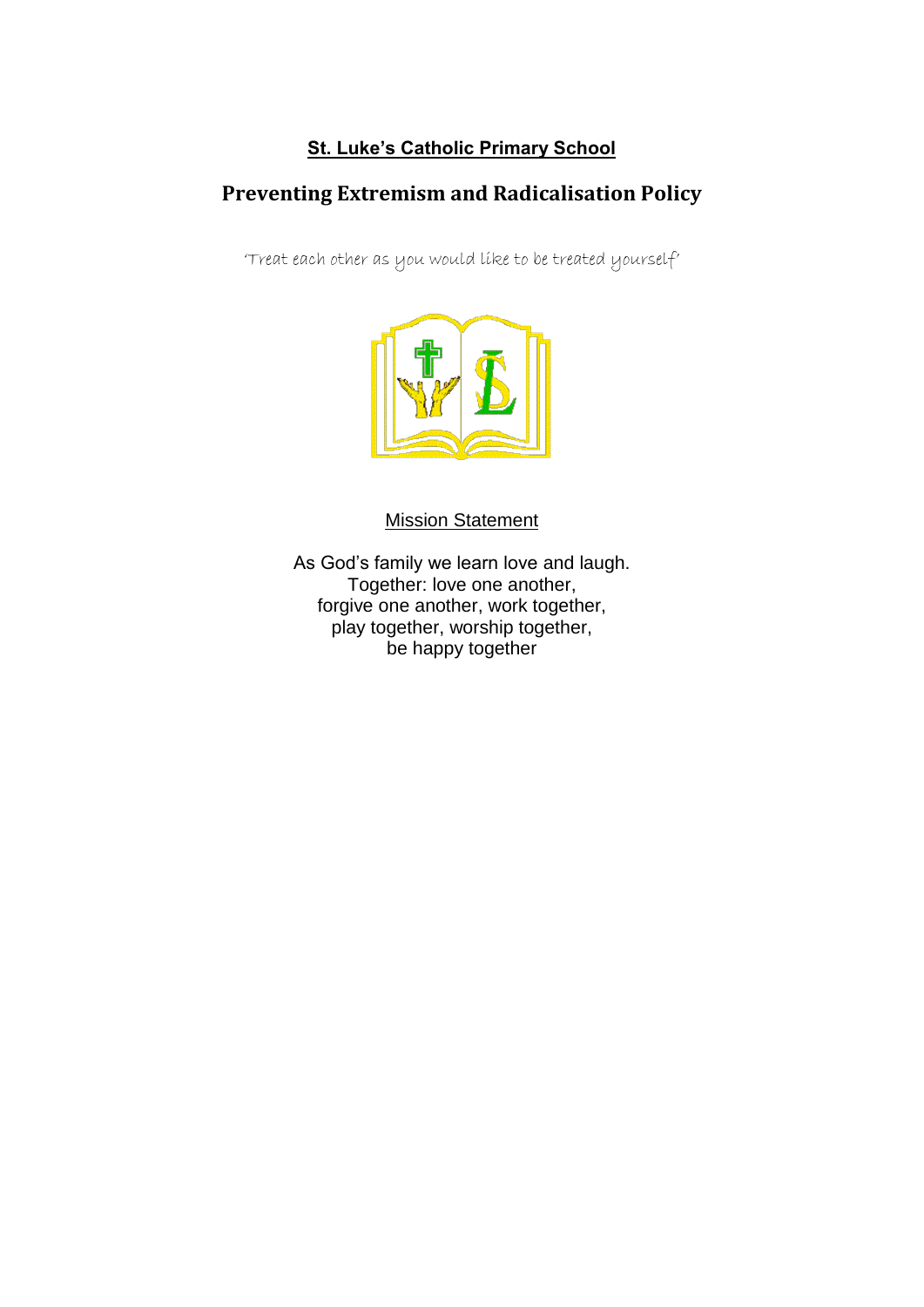### **FRODSHAM AND VILLAGES SCHOOLS' PARTNERSHIP**



### **Preventing Extremism and Radicalisation Policy**

#### **Introduction**

The Frodsham and Villages Schools' partnership is committed to providing secure environments for pupils, where learners feel safe and are kept safe. All adults recognise that safeguarding is everyone's responsibility irrespective of the role they undertake or whether their role has direct contact or responsibility for learners or not.

This Preventing Extremism and Radicalisation Safeguarding Policy is one element within our overall arrangements to safeguard and promote the welfare of all learners in line with our statutory duties set out at s175 of the Education Act 2002. Our school's Preventing Extremism and Radicalisation Safeguarding Policy also draws upon the guidance contained in the DfE publication "Keeping Children safe in Education, 2015", and specifically DCSF Resources "Learning Together to be Safe, "Prevent: Resources Guide", "Tackling Extremism in the UK" and DfE's "Teaching Approaches that help build resilience to Extremism among Young People".

#### **Links to other policies**

The Preventing Extremism and Radicalisation Policy links to the following school policies;

- Child Protection and Safeguarding policy
- Equal Opportunity Policy
- Anti-bullying Policy
- Internet Safety Policy

#### **Aims**

The Preventing Extremism and Radicalisation Policy is intended to provide a framework for dealing with issues relating to vulnerability, radicalisation and exposure to extreme views. We recognise that we are well placed to be able to identify safeguarding issues and this policy clearly sets out how the school will deal with such incidents and identifies how the curriculum and ethos underpins our actions.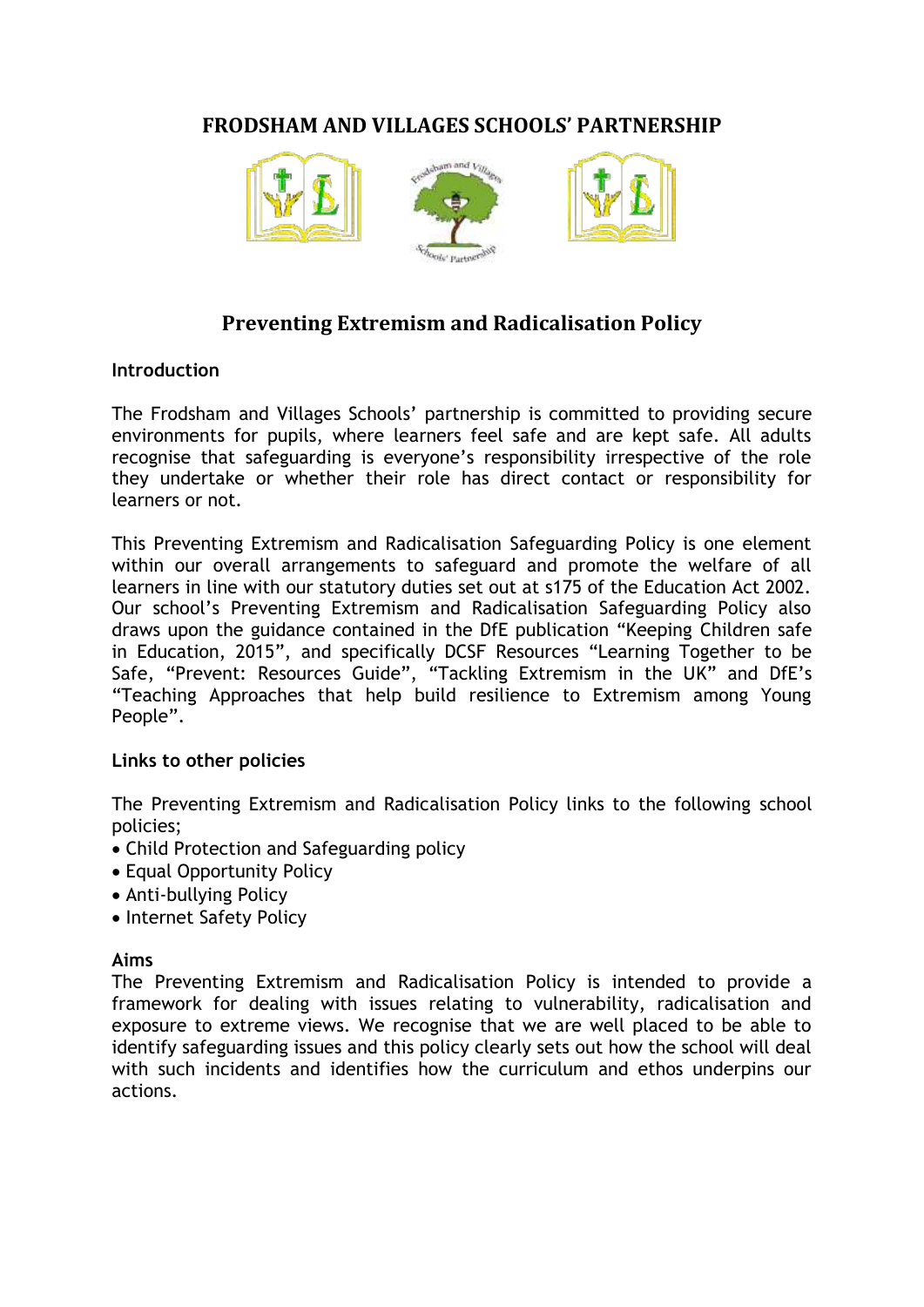#### **The objectives are that:**

 All governors, teachers, teaching assistants and non-teaching staff will have an understanding of what radicalisation and extremism are and why we need to be vigilant in school.

 All governors, teachers, teaching assistants and non-teaching staff will know what the school policy is on tackling extremism and radicalisation and will follow the policy guidance swiftly when issues arise.

 All pupils will understand the dangers of radicalisation and exposure to extremist views, building resilience against these and knowing what to do if they experience them.

 All parents/carers and pupils will know that the schools have policies in place to keep pupils safe from harm and that the school regularly reviews its systems to ensure they are appropriate and effective.

#### **Ethos and Practice**

When operating this policy FAVSP uses the following accepted governmental definition of extremism which is:

'Vocal or active opposition to fundamental British values, including democracy, the rule of law, individual liberty and mutual respect and tolerance of different faiths and beliefs; and/or calls for the death of members in our armed forces, whether in this country or oversees'.

There is no place for extremist views of any kind in our schools, whether from internal, sources – pupils, staff or governors, or external sources – school community, external agencies or individuals. We recognise that extremism and exposure to extremist materials and influences can lead to poor outcomes for pupils and so should be addressed as a safeguarding concern as set out in this policy. We also recognise that if we fail to challenge extremist views we are failing to protect our pupils.

As part of our whole school internet safety programme we will highlight the potential risks pupils may face in relation to on-line radicalisation and encourage students to report any concerns they may have for themselves or other students

#### **As part of wider safeguarding responsibilities staff will be alert to:**

 Disclosures by pupils of their exposure to the extremist actions, views or materials of others outside of school such as in their homes or community groups, especially where pupils have not actively sought these out.

Graffiti symbols, writing or art work promoting extremist messages or images

 Pupils accessing extremist material online, including through social networking sites

Distributing extremist literature and documentation

 Parental reports of changes in behaviour, friendship or actions and requests for assistance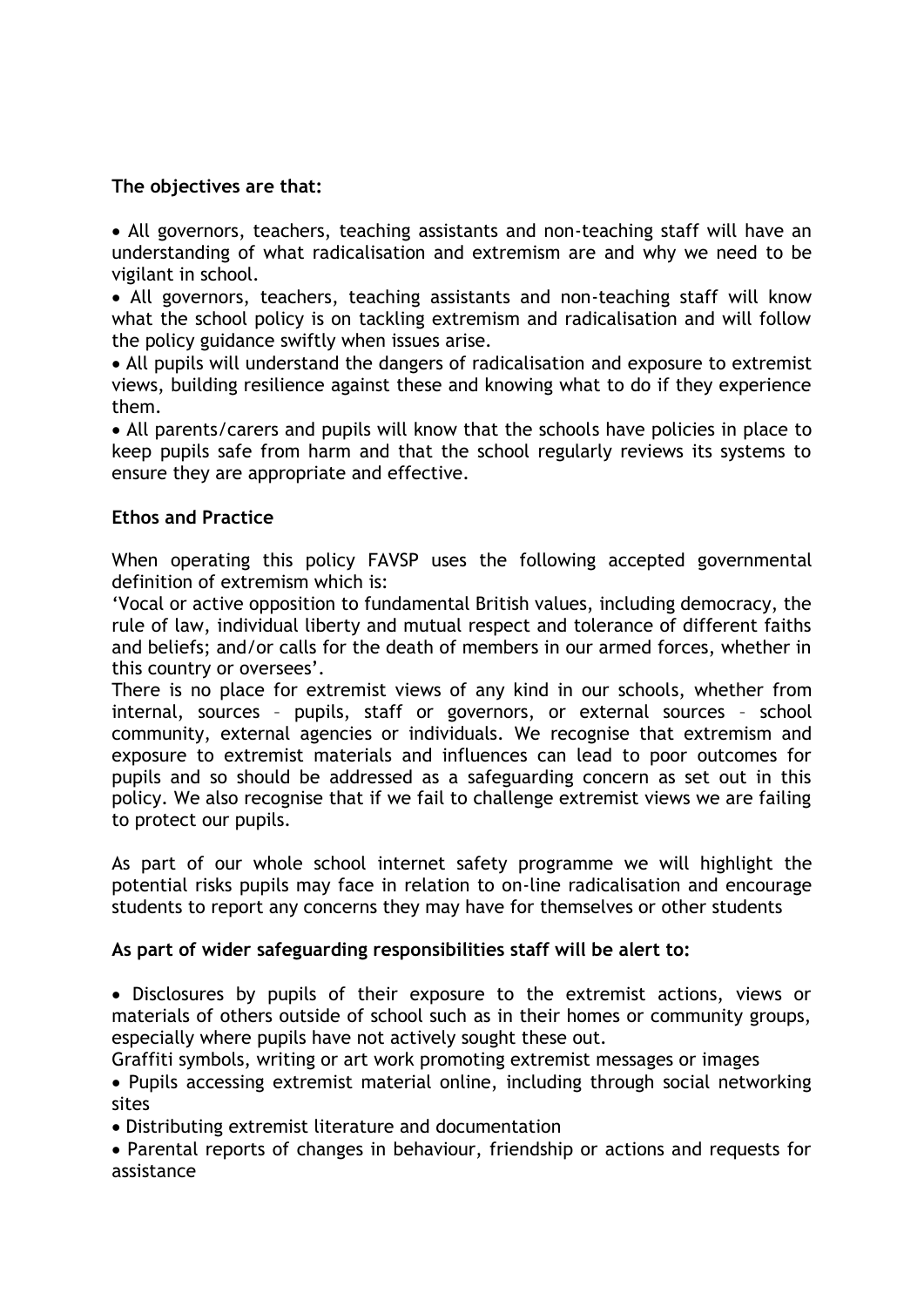Partner schools, local authority services and police reports of issues affecting pupils in other schools or settings

- Pupils voicing opinions drawn from extremist ideologies and narratives
- Use of extremist or 'hate' terms to exclude others or incite violence

• Intolerance of difference, whether secular or religious or, in line within our equalities policy, views based on, but not exclusive to, gender, disability, homophobia, race, colour or culture

- Attempts to impose extremist views or practices on others
- Anti-Western or Anti-British views

#### **Use of External Agencies and Speakers**

The FAVSP encourage the use of external agencies or speakers to enrich the experiences of our learners.

We will positively vet those external agencies, individuals or speakers who engage to provide such learning opportunities or experiences for our pupils. Such vetting is to ensure that we do not unwittingly use agencies that contradict each other with their messages or that we are inconsistent with, or are in complete opposition to, the school's values and ethos. We must be aware that in some instances the work of external agencies may not directly be connected with the rest of the school curriculum so we need to ensure that this work is of benefit to pupils. Our school will assess the suitability and effectiveness of input from external agencies or individuals to ensure that:

 Any messages communicated to pupils are consistent with the ethos of the school and do not marginalise any communities, groups or individuals

 Any messages do not seek to glorify criminal activity or violent extremism or seek to radicalise pupils through extreme or narrow views of faith, religion or culture or other ideologies

Activities are matched to the needs of pupils

Activities are carefully evaluated by the school to ensure that they are effective

We recognise, however, that the ethos of our school is to encourage learners to understand opposing views and ideologies, appropriate to their age, understanding and abilities, and to be able to actively engage with them in informed debate, and we may use external agencies or speakers to facilitate and support this.

#### **Training**

Whole school in-service training on safeguarding will be organised for staff and governors on an annual basis and will comply with the prevailing arrangements agreed by the Local Authority. The annual training will provide specific guidance on extremism and radicalisation and its safeguarding implications.

The Designated Safeguarding Lead will attend training courses as necessary and the appropriate interagency training organised by the Local Authority at least every three years. Again this will include training on extremism and radicalisation and its safeguarding implications. Information is provided to staff as part of our safeguarding training programme (PREVENT) to allow staff to identify possible changes in student behaviour that may suggest the student has become influenced by extremist ideology.